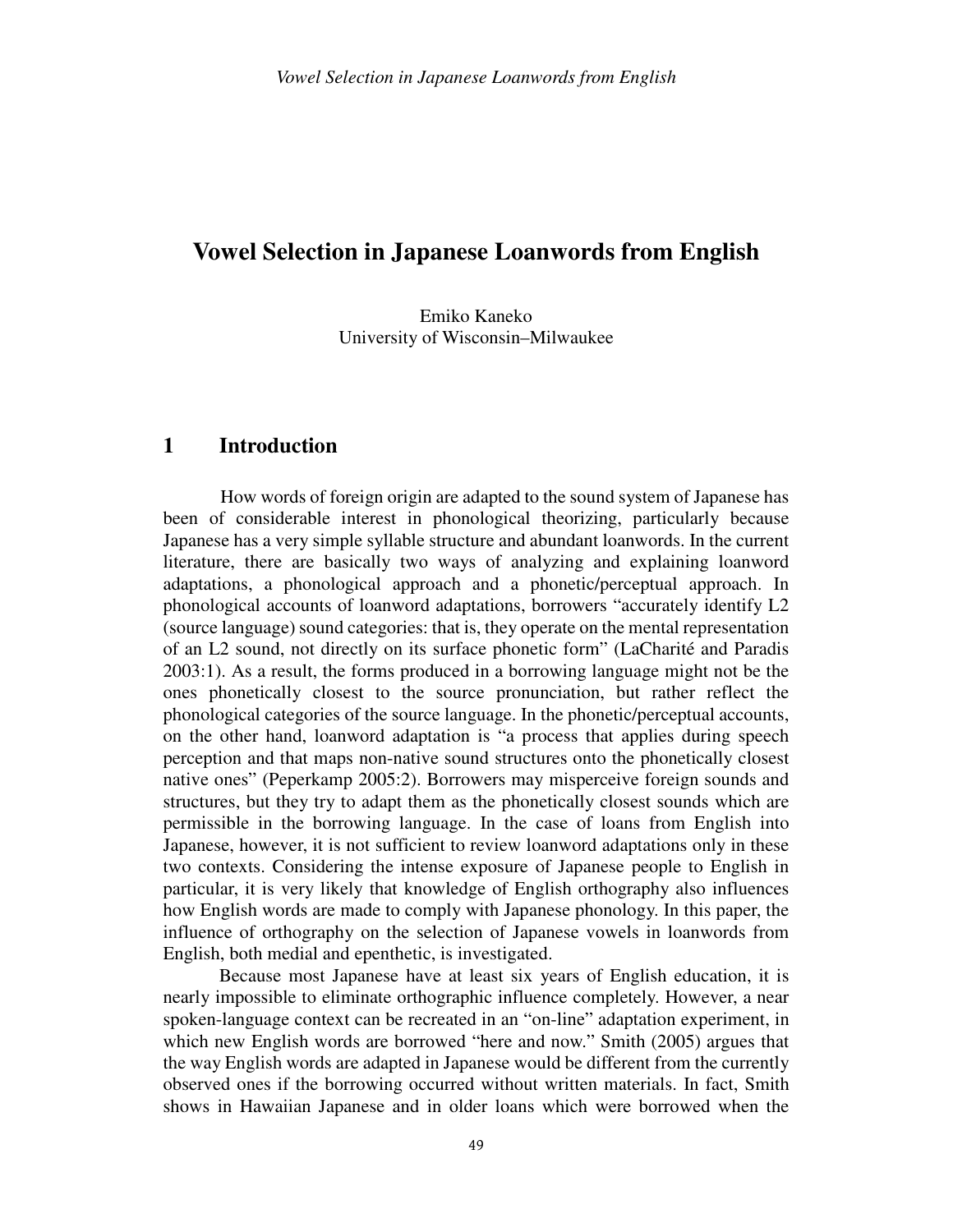exposure of Japanese people to English was not so extensive, adaptation rules were radically different. Vandelin and Peperkamp (2005) also show that loanword adaptations are influenced by orthography via an experiment in which French-English bilingual speakers produce on-line adaptations of English non-words. On the other hand, Shirai (1999) concludes that the influence of orthography is not significant based on her research with a 3,399-loanword corpus. Taking the previous work into consideration, I conducted an experiment of on-line adaptations of English-like non-words.

 In this experiment, stimuli were presented under two conditions designed to investigate the role of orthographic influence. One was a "spoken-language context" or "oral condition" (Vandelin and Peperkamp 2005), in which no orthographic forms were available. The other was a more realistic context, a "mixed condition," in which phonological forms were presented with their spelling. Vandelin and Peperkamp (2005:10) claim that "on-line adaptations based on orally presented non-words provide more reliable data." More specifically, the predictions in this experiment are:

- 1. The selection of Japanese vowels in the oral condition is more varied than in the mixed condition
- 2. Orthography does have an influence. It both standardizes and interferes with vowel selection based on phonetic approximation.

 In the following sections, I briefly describe the vowels of Japanese, then review the basic adaptation rules before discussing the experiment itself.<sup>1</sup>

### **2 Japanese vowels**

 Japanese has five vowel phonemes. Figure 1 shows where the five vowels are mapped articulatorily. Figure 2 illustrates the English vowel system for comparison.



Figure 1: Mapping of Japanese Vowels<sup>2</sup>

Figure 2: Mapping of English Vowels<sup>3</sup>

<sup>&</sup>lt;sup>1</sup>I wish to thank Gregory Iverson for his comments and support in this study.

<sup>&</sup>lt;sup>2</sup>Wikipedia, http://en.wikipedia.org/wiki/Main\_Page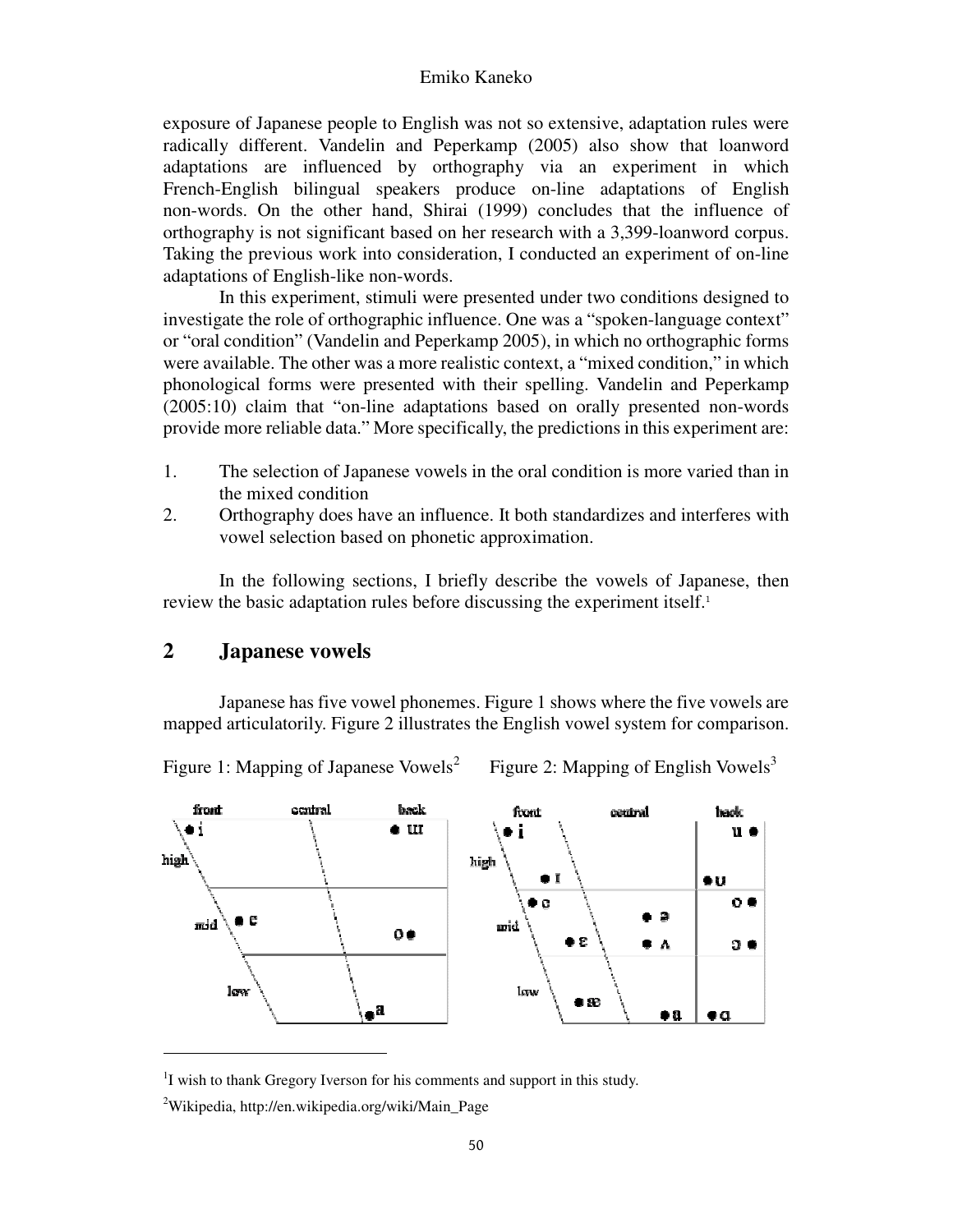The Japanese high front vowel [i] is similar to the English high front vowel [i], but the lips are not as spread as in English. The Japanese mid front vowel [e] is a little higher than the English mid front vowel  $[\varepsilon]$ . The mid back vowel  $[\circ]$  resembles English [ɔ]. However, it is somewhat higher and slightly more front than the English counterpart. The Japanese low central vowel [a] is pronounced at about the same height as the English vowel [a], but it is more forward. The Japanese (especially standard Japanese) high back vowel is unrounded [ɯ] while the English high back vowel is rounded (Tsujimura 1996:16-8).

## **3 Basic adaptations found in integrated loanwords**

 Research on integrated loanwords (loanwords which are listed in Japanese dictionaries) has fairly well established how foreign sounds are adapted into Japanese, both consonants and vowels. In this section, only rules relevant to vowels are described.

### **3.1 How nucleus vowels are adapted**

 The length of both vowels and consonants is contrastive in Japanese. Vowel length in Japanese loanwords is determined by the phonetic length of corresponding vowels in the source language. Japanese vowel phonemes are selected based on the "between-language grapheme-to-phoneme correspondence" which selects vowels "according to the way [borrowers] have learned to pronounce English graphemes" (Vandelin and Peperkamp 2005:3). Table 1 below summarizes how English vowels are typically adapted in Japanese. The table also identifies how each English vowel is spelled in this experiment and how it is pronounced based on the between-language grapheme-to-phoneme correspondence (BL-GPC), along with examples of the stimuli and predicted forms of adaptations.

| Spelling (in this<br>experiment) | Pronunciation<br>in English | $BL-$<br><b>GPC</b> | Examples<br>of stimuli | Predicted<br>adaptations |
|----------------------------------|-----------------------------|---------------------|------------------------|--------------------------|
|                                  | $\Omega$                    | O:                  | 'baug'                 | bo:gu                    |
| $<\!\!\infty$                    | a                           | $\mathbf{O}$        | 'tot'                  | totto                    |
| $u$                              | $\Lambda$                   | a                   | 'gud'                  | gaddo                    |
| $\langle e \rangle$              | ε                           | ε                   | 'kep'                  | keppur                   |
| $\dot{\text{}}$                  | I                           |                     | 'bib'                  | bibbu                    |
| $\langle$ a $\rangle$            | æ                           | a                   | 'bab'                  | babbuu                   |
| $00/00$                          | $\mathbf{U}$                | u                   | 'should'               | <b>fuldo</b>             |
| C <a>C <e></e></a>               | e                           | e:                  | 'tate'                 | $t\epsilon$ : to         |
| $<$ ea $>$                       |                             | $\mathbf{i}$ :      | 'keat'                 | ki:to                    |

Table 1. Nucleus vowel adaptation

 $3$ Tsujimura, 1996

l,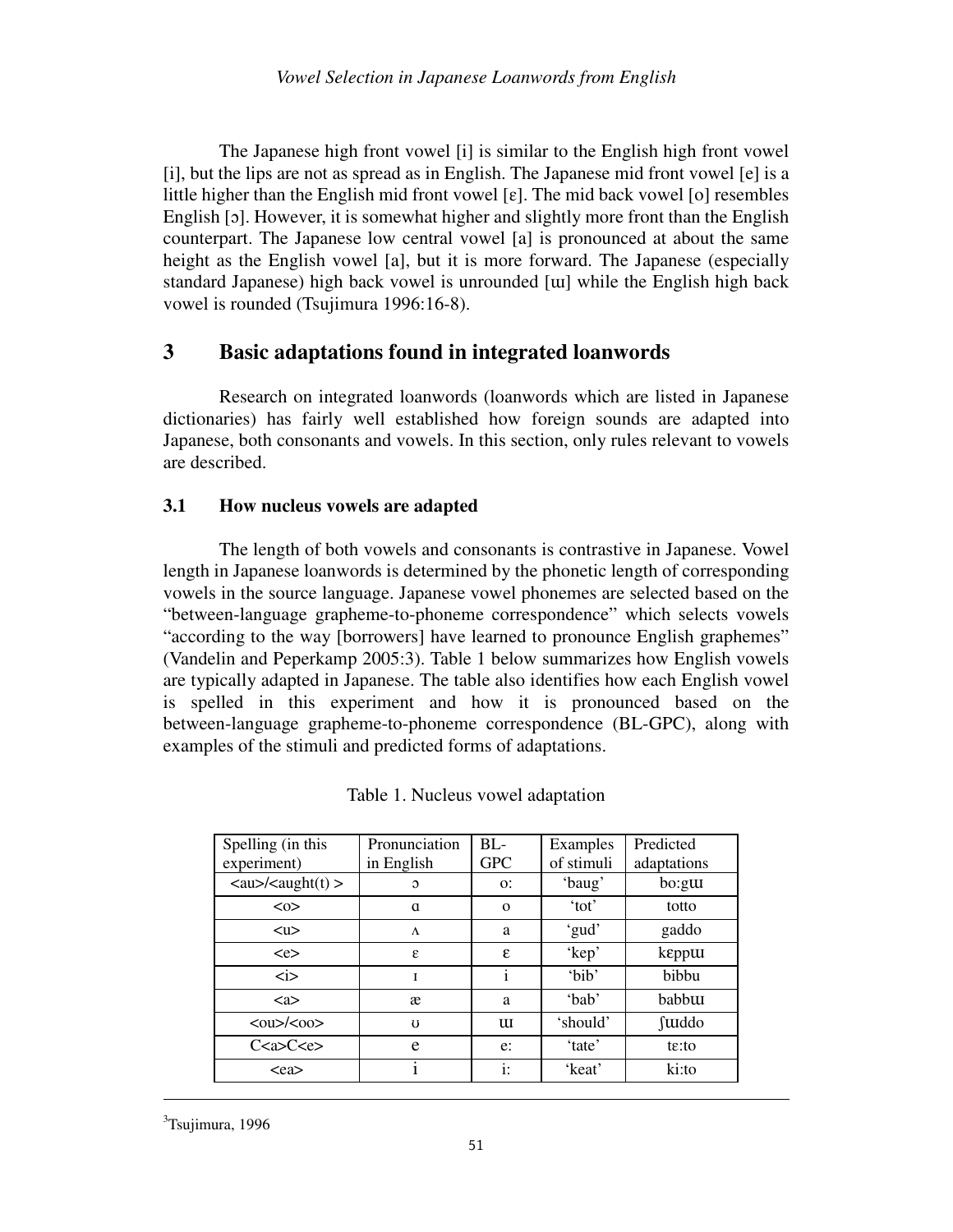| C <o>C<e></e></o> |   | υ.       | dobe   | do:bttt |
|-------------------|---|----------|--------|---------|
| <00>              | u | n.<br>u. | 'bood' | buu:do  |

The English low front vowel  $[\alpha]$  is realized as  $[ya]$  if it follows a velar stop [k] or [g]. This is because the frontness of  $[x]$  is most readily interpreted as palatalization of the preceding consonant, particularly when it is a back consonant, i.e., velar. (Lovins 1975). But in most cases, the between-language grapheme-to-phoneme correspondence is the adaptation that is facilitated by orthography, as in the selection of the vowel [o], rather than [a], in *hotto* < English 'hot' [hɑt], as discussed below.

#### **3.3 Epenthetic vowels**

 No syllable-final consonant is allowed in Japanese except the moraic nasal /N/ and the first half of a geminate. The disallowed final consonants and consonant clusters in a source language are made to be an onset of the following syllable by epenthesis. Vowels which are inserted are selected according to the final obstruent.

- (1) Epenthetic vowels
	- (i) Ø → i / {tʃ, dʒ} \_ #
	- (ii)  $\varnothing \rightarrow o$  / {t, d} #
	- (iii) [ɯ] everywhere else

 The default epenthetic vowel is [ɯ], which is the least marked vowel in Japanese. As rule (i) shows, after the palatal affricates [tʃ] and [dʒ], the high front vowel [i] is inserted instead of the high back vowel [ɯ]. The reason for rule (ii) is that the sequences of [tɯ] and [dɯ] are not fully accepted in Japanese. When /t/ is followed by /ɯ/ as a result of grammatical inflection, /t/ is invariably affricated into [ts] as shown below.

| (2) | Affrication of /t/ in /tat/ 'to stand'                     |              |
|-----|------------------------------------------------------------|--------------|
|     | a. /tat/ 'to stand' + /anai/ (negative) $\qquad$ [tatanai] |              |
|     | b. /tat/ 'to stand' + /e/ (imperative) > [tate]            |              |
|     | c. /tat/ 'to stand' $+$ / $\pi$ / (non past)               | $>$ [tatsur] |

 Though the sequences [tɯ] and [dɯ] are not accepted in native Japanese words, they do occur in recent loans.

(3) Loanwords with [tɯ] and [dɯ] *tattoo* [tatɯ:] *Scooby Do* [sɯkɯ:bi: dɯ:]

### **4 On-line adaptation experiment**

**4.1 Participants**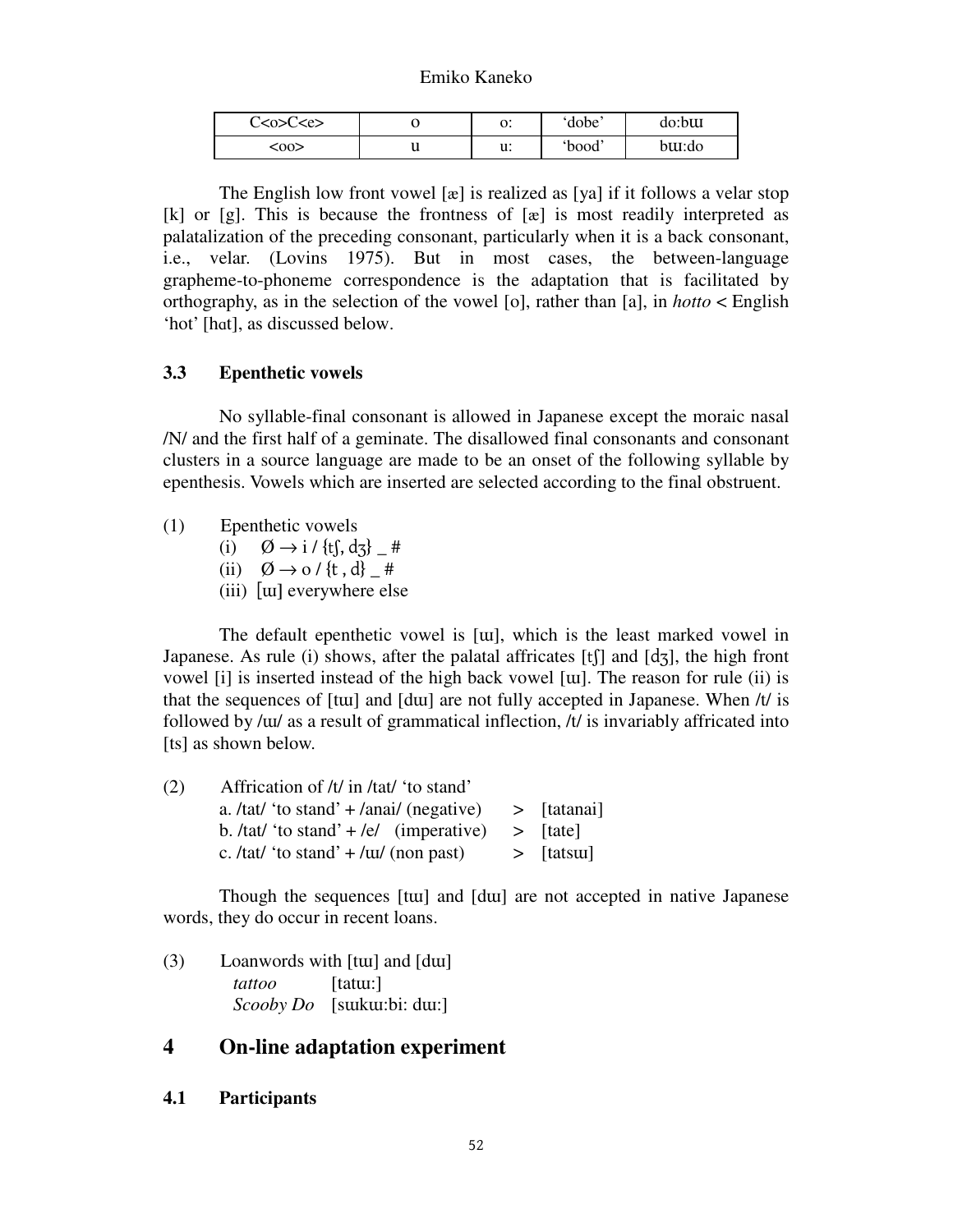#### *Vowel Selection in Japanese Loanwords from English*

 Seven Japanese living in the United States participated in this experiment. There is variation in the length of their stay in the U.S. as well as in their levels of English. The participants are listed below.

| #             | Stay in the U.S.              | <b>Sex</b> | Age                   | TOEFL(CBT) |
|---------------|-------------------------------|------------|-----------------------|------------|
|               | more than 5 yrs               | М          | late $20's$           | 180-217    |
| $\mathcal{D}$ | more than 5 yrs               | F          | older than 40 yrs old | n/a        |
| 3             | $1-3$ yrs                     | F          | early 20's            | 180-217    |
| 4             | $6 \text{ mo} - 1 \text{ yr}$ | М          | early 20's            | 133-173    |
|               | $6 \text{ mo} - 1 \text{ yr}$ | F          | early 20's            | n/a        |
| 6             | $1 - 3$ mo                    | F          | late 20's             | $0 - 100$  |
| −             | more than 5 yrs               | F          | late $30's$           | n/a        |

Table 2. List of participants

#### **4.2 Stimuli and Procedure**

 41 stimuli were prepared. They were mostly non-words with permissible phonetic sequences in English. The stimuli were read by a specially trained native speaker of English and digitally recorded. Most of words have a syllable structure of CVC (*e.g.* [tɑb] spelled as 'tob', [tɑt] spelled as 'tot').

 Participants were informed that words used in this experiment were English words which were not commonly used (except for the stimuli 'should' and 'stood'). They were also instructed to use them as nouns in Japanese.

#### **4.3 Conditions**

 Following Vandelin and Peperkamp (2004), the stimuli were given in two different conditions, oral and mixed conditions. In the oral condition, the stimuli were played back without orthography. One second after the stimulus was played, a Japanese carrier sentence appeared on the screen. Four kinds of carrier sentences were prepared, in all of which the space for the first word was blank. The participants were expected to use the stimulus as a newly borrowed noun in the blank. In mixed condition, the stimuli were presented with orthography. The written stimulus was presented first on the screen, and then the recorded stimulus was played, immediately followed by the appearance of a carrier sentence. In both conditions, the Japanese sentences produced by the participants were digitally recorded.

 The stimuli were divided into two groups. To three of the seven participants, the stimuli in Group 1 were presented in the oral condition and those in Group 2 were in the mixed condition. To the other four participants, the pattern was reversed; Group 2 in the oral and Group 1 in the mixed condition. An experiment in the oral condition preceded the mixed condition to prevent the participants from learning the pattern of how the stimuli were spelled.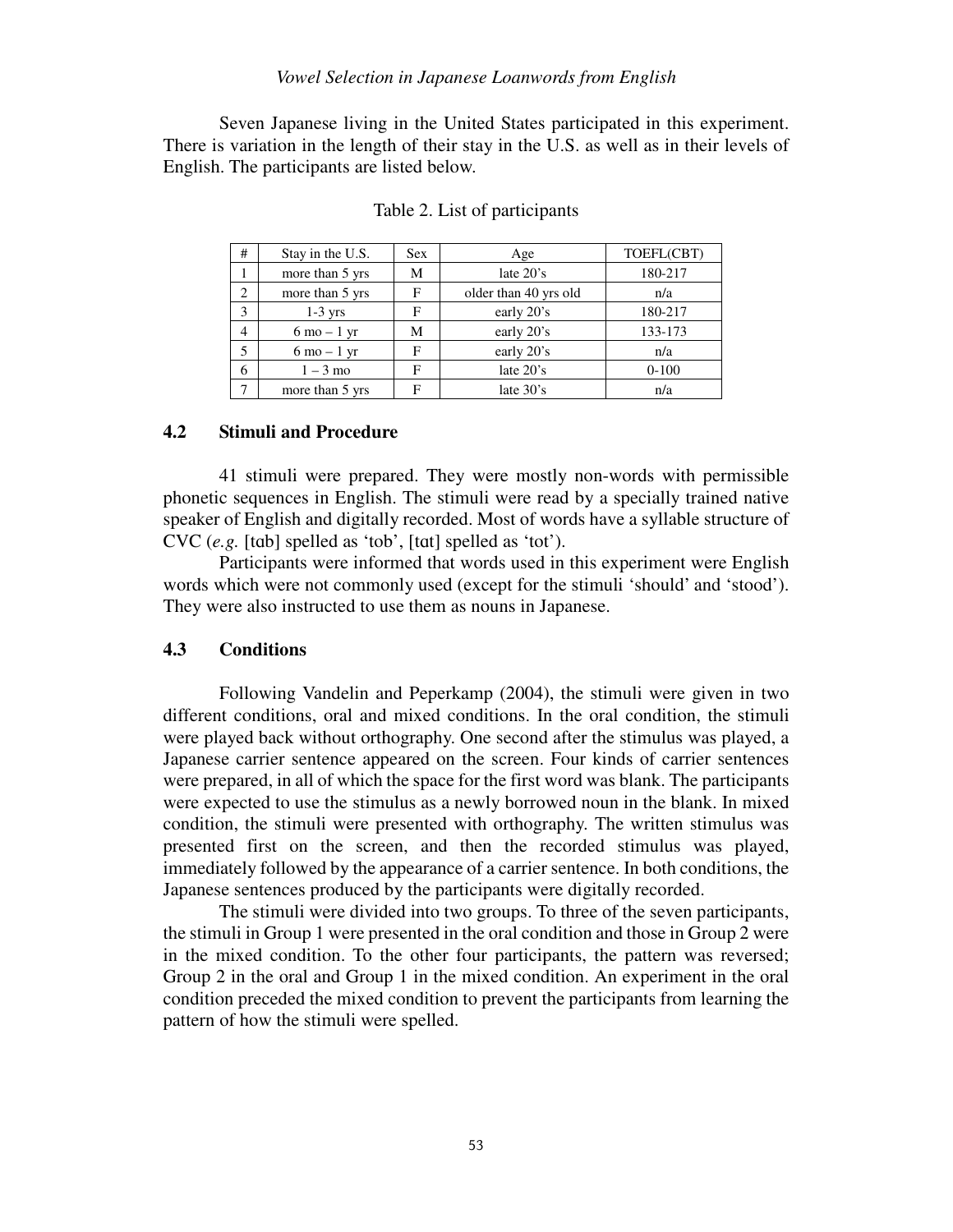## **5 Results and discussion**

### **5.1 Source language vowels**

 In this section, I will discuss how English vowels are adapted and what kind of impact orthography has on the selection of source language vowels. In the tables below, cells that correspond to the predicted adaptation by the between-language grapheme-to-phoneme correspondence are in boldface.

### **5.1.1 Cases in which orthography facilitates the predicted adaptations**

 The adaptation of [ɪ] indicates a clear influence of the orthography. As Figures 1 and 2 in Section 2 show, the English [ɪ] is phonetically between [i] and [e] in Japanese. Without the information about the spelling, Japanese [e] is selected 30% of the time, which is reasonable if the adaptation is based on hearers' perception. In the mixed condition, however, the participants never produce [e].

| source | grapheme | con  | short | long | short    | long | short | short |
|--------|----------|------|-------|------|----------|------|-------|-------|
|        |          |      | [a]   | [i]  |          | [u]  | [u]   | [e]   |
|        | $1$      | oral |       |      | $70.6\%$ |      |       | 29.4% |
|        |          | $mx$ |       | 9.1% | $90.9\%$ |      |       |       |

 Likewise, the English [æ] has the same height as the Japanese [a] but it is a front vowel. It is thus natural that the lower front vowel [e] is selected more often in the oral condition than in the mixed condition.

| source      | grapheme              | condition        | short [a] | short [e] | [ya]     |
|-------------|-----------------------|------------------|-----------|-----------|----------|
| $x$ /[k, g] | $\langle$ a $\rangle$ | oral             |           | 9.1%      | $90.9\%$ |
|             |                       | m <sub>1</sub> x |           |           | 100%     |
| æ           | $\langle$ a $>$       | oral             | 78.6%     | 27.3%     |          |
|             |                       | mix              | $93.3\%$  | 6.7%      |          |

The mental connection between the grapheme  $\langle$ ea $\rangle$  and the sound [i:] seems to be fairly strong. Although it is adapted as a short vowel in the oral condition 40% of the time, when the stimulus is presented with orthography, it is adapted as a long vowel more than 90% of the time.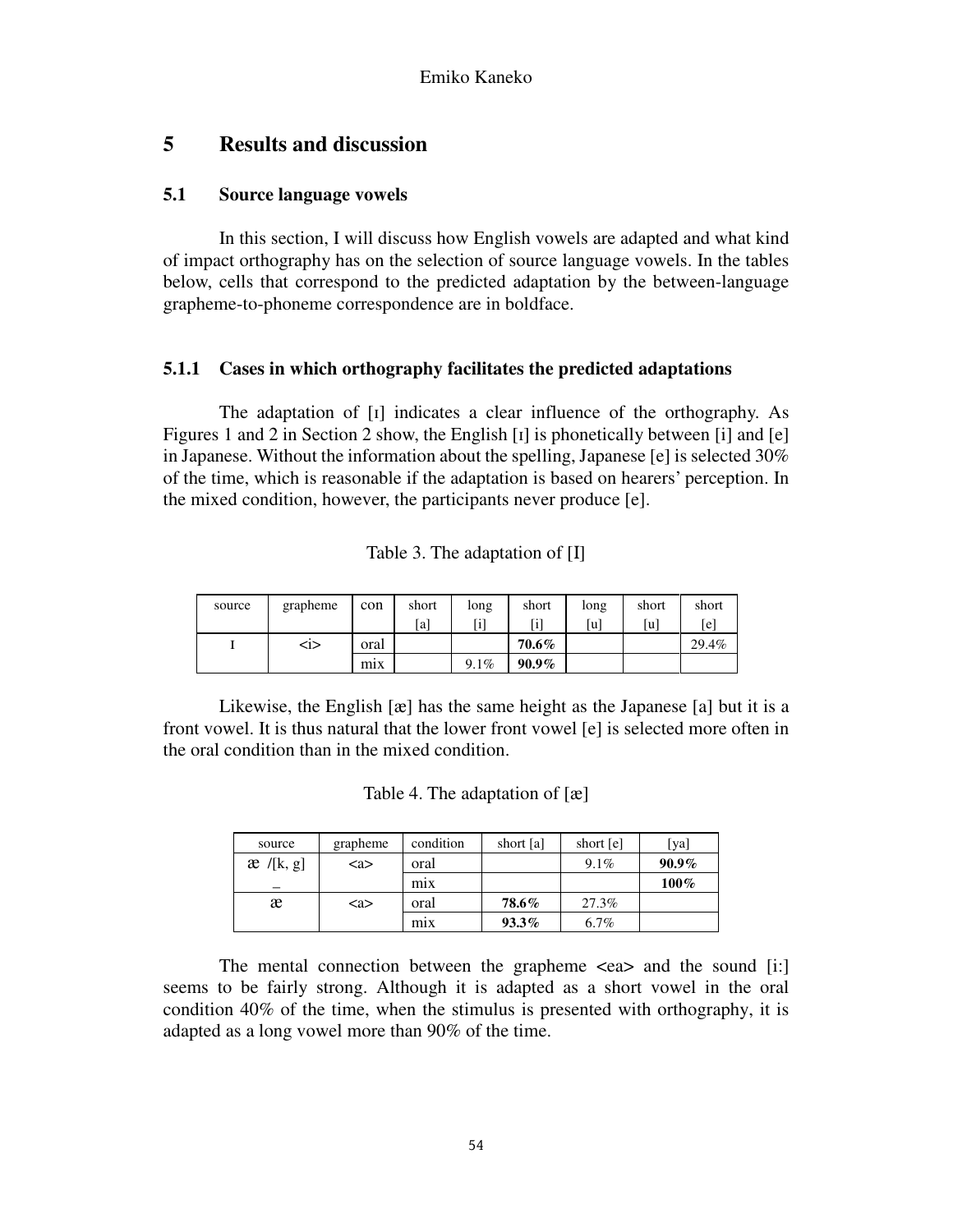Table 5. The adaptation of [i]

| source | grapheme  | condition        | long[i:] | short [i] |
|--------|-----------|------------------|----------|-----------|
|        | <ea></ea> | oral             | $60.0\%$ | 40.0%     |
|        |           | m <sub>1</sub> x | $90.9\%$ | $9.1\%$   |

In the last case in this section, an anomaly occurs in the oral condition.

|  |  | Table 6. The adaptation of [u] |  |  |
|--|--|--------------------------------|--|--|
|--|--|--------------------------------|--|--|

| source | grapheme | condition 1 | long [u:] | short [u] | vu    |
|--------|----------|-------------|-----------|-----------|-------|
| u      | <00      | oral        | $45.5\%$  | 27.3%     | 27.3% |
|        |          | mix         | $70.0\%$  | 30.0%     |       |

 In the oral condition, nearly 30% of the time, the stimuli are adapted with a glide [y] as Table 6 illustrates. The connection between the English vowel phoneme [u] and the Japanese [yu] in the oral condition is puzzling. Possibly, when participants hear stimuli such as 'doot' (pronounced as [dut]), they mentally reconstruct the orthographic representation as 'dute', which could be pronounced as [dyut] in English, and they adapt this stimulus as [dyu:to]. The lack of [yu] in the mixed condition is consistent with this explanation because the stimuli are spelled with  $\langle \cos \theta \rangle$  as in 'doot' or 'toop'.

#### **5.1.2 Other cases**

 Phonetically based selection of the following three vowels is interfered with by orthography. The English low back vowel [ɑ] is phonetically closer to the Japanese low mid vowel [a] than [o]. Therefore, phonetic approximation predicts that the Japanese vowel [a] is selected. As expected, in the oral condition, it is adapted as [a] or [a:], but in the mixed condition, it is adapted as [o] more than half of the time, obviously because of orthographic influence. In the case of  $[\Lambda]$  and  $[\nu]$ , the former spelled with  $\langle u \rangle$  and the latter with  $\langle 0 \rangle$ , the adaptation was to [u] and [o], respectively, more often in the mixed condition than in the oral condition. Considering that the participants have good knowledge of English spelling conventions</u>, or grapheme-to-phoneme correspondences to the effect that  $\langle u \rangle = [\Lambda]$ and  $\leq$  oo $\geq$ =[ $\cup$ ], this is somewhat unexpected.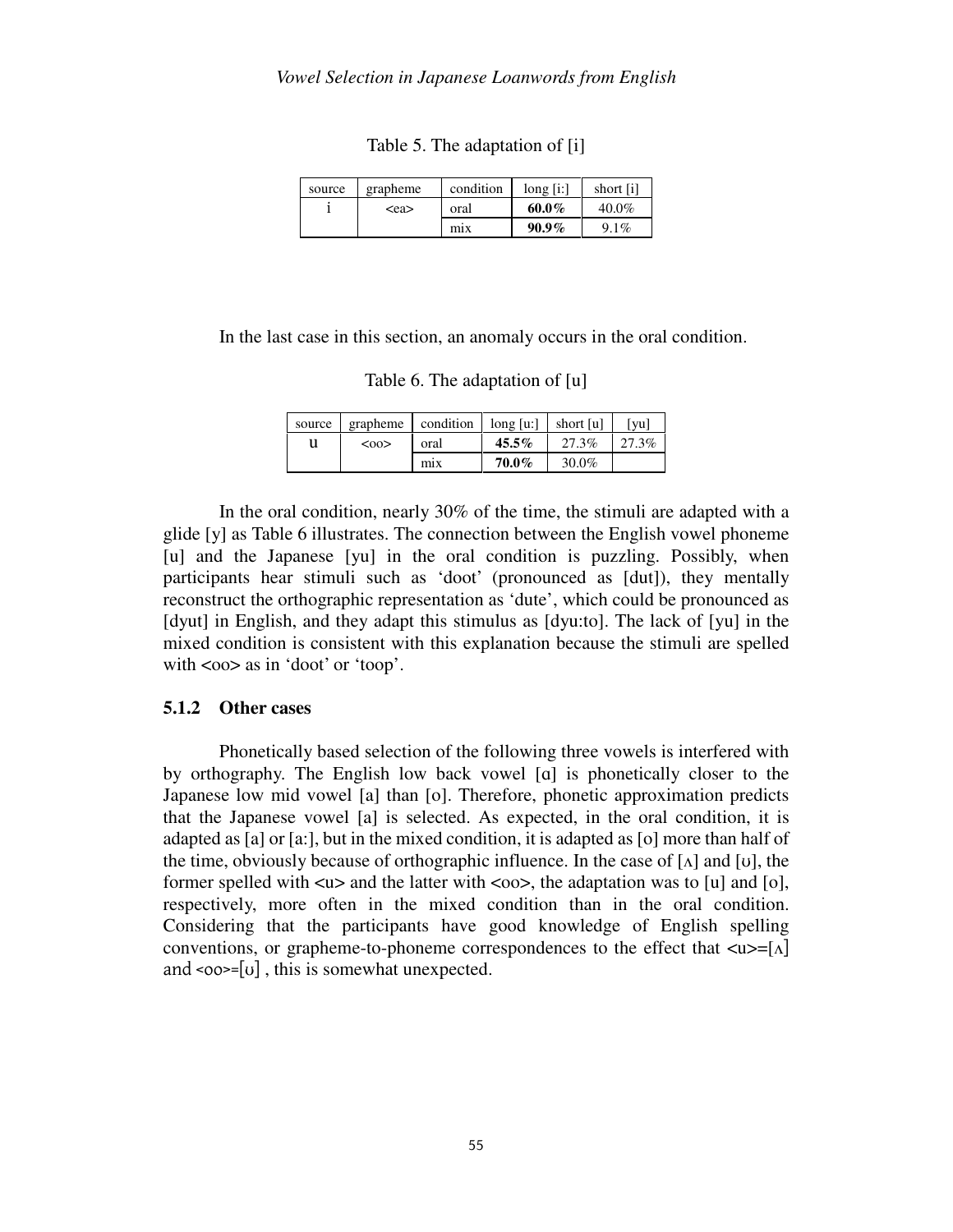| source | grapheme      | condition | long [a:] | short [a] | long [u:] | short [u] | $long$ [o:] | short [o] |
|--------|---------------|-----------|-----------|-----------|-----------|-----------|-------------|-----------|
| a      | $<\!\!\infty$ | oral      | 11.8%     | 64.8%     |           |           |             | 23.5%     |
|        |               | $mx$      |           | 44.4%     |           |           | 5.6%        | 50.0%     |
| Λ      | $u$           | oral      |           | 82.4%     |           | 11.8%     |             | 5.9%      |
|        |               | mix       |           | 66.7%     | 11.1%     | 22.2%     |             |           |
| U      | $00$          | oral      |           |           |           | 80.0%     |             | 20.0%     |
|        |               | mix       |           |           |           | 66.7%     |             | 33.3%     |

Table 7. The adaptation of  $[a]$ ,  $[\Lambda]$ ,  $[v]$ 

 To conclude this section, orthography does influence vowel selection in loanwords. The present experiment implies that if orthographic influence could be eliminated, vowels would be selected based on the hearers' perception. But LaCharité and Paradis (2005:77) maintain that "if perception at the surface level is held responsible for loanword adaptation, then we should see numerous cases where an L2 [source language] phoneme [is] identified with the 'wrong' phoneme in L1 [borrowing language]". In the present study, the phonemes in English are often identified with the "wrong" phoneme in Japanese. For instance, English [ɪ] is identified sometime as [i] and sometimes as [e], or English [æ] is identified sometimes as [a] and sometimes as [e] in Japanese. Based on the results of the present experiment, what prevents the vowel selection in loanwords from being erratic is not knowledge about the phoneme category of the source language, as LaCharité and Paradis maintain, but knowledge about orthography, because in the oral condition, where the participants' phonological knowledge of English phonemes should have been equally active, the adaptations were mostly based on phonetic approximation.

#### **5.2 Epenthetic vowels**

 So far, the selection of Japanese vowels which correspond to vowels that are extant in source words has been examined. In this section, the selection of vowels which correspond neither to grapheme nor sound in the source language is reviewed. As described in Section 4.2, there are three basic rules determining which vowel is epenthesized after a final consonant. In this experiment, most epenthetic vowels follow those rules. However, rule (ii)  $(\emptyset \rightarrow o/t, d$  #) is sometimes ignored so that the default vowel [ɯ] is inserted via rule (iii), but only when the preceding vowel is also [ɯ]; this gives rise to doublets with expected epenthetic [o] as well as unexpected epenthetic [ɯ]. Examples are as listed in (4).

(4) Unexpected [ɯ]-epenthesis 'bood'  $[bud] > [buu:du]/[bu:do]$ 'should'  $[yd] > [yd]$  /  $[yd]$ 

 When the root vowel is not [ɯ], on the other hand, only [o] is inserted after coronals, as epenthesis rule (ii) predicts.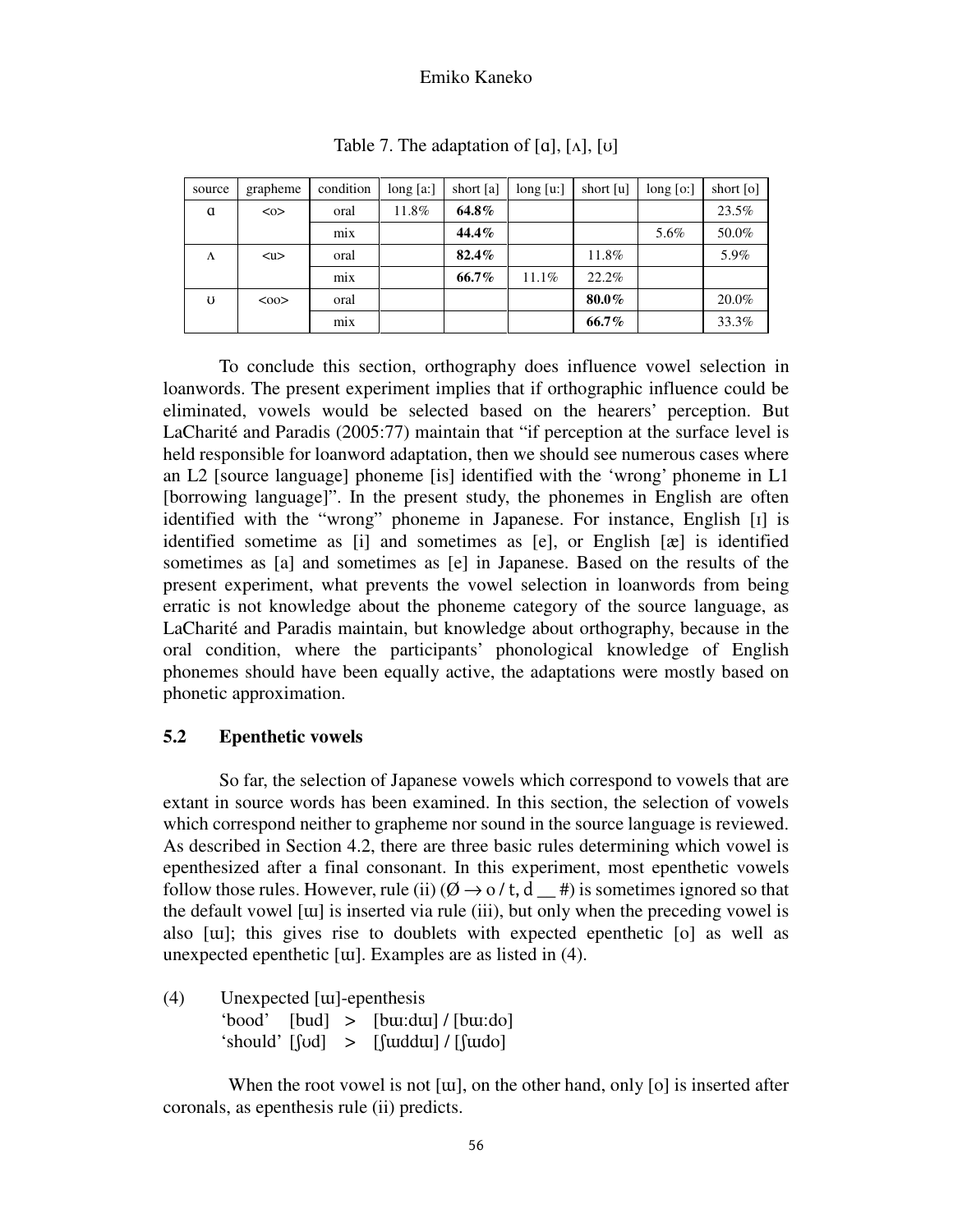(5)  $\text{gcd}$  [ged] > [geddo],  $\text{*}$ [gedd $\text{u}$ ],  $\text{*}$ [gedde] 'dod' [dɑd] > [daddo], \*[daddɯ], \*[dadda]

This suggests that the sound [ɯ] is primed in participants' minds when it is the root vowel, thus triggering the occurrence of exceptional [ɯ]-epenthesis exemplified in (4). Interestingly, this takes place more frequently in the mixed condition, perhaps because the visual input — the grapheme for source [v] is  $\langle \cos \rangle$ , as in 'doot' makes the source nucleus ([ʊ], corresponding to Japanese [ɯ]) more salient to borrowers. The fact that [tɯ] and [dɯ] are being nativized now, as described below, is likely also responsible. These factors combine to inhibit expected [o]-epenthesis, especially in the mixed condition, resulting in default [ɯ]-epenthesis.

 The epenthesis of [ɯ] after the sequence [ɯ]+coronal is intriguing for another reason. It seems that this is also caused by a change in acceptability of these sound sequences by Japanese speakers. Before proceeding further with the discussion, it is necessary to make a distinction among Yamato vocabulary (the native lexicon), Sino-Japanese words (loanwords from Chinese), and the foreign lexicon (loanwords other than from Chinese). Yamato vocabulary is the most strictly constrained as to which sound sequences can occur. In the foreign lexicon, because the constraints are not as severe as in the other two strata, sound sequences which are impermissible in Yamato and Sino-Japanese can occur. Though the distinctions between these sublexica are not always straightforward (Ota 2004), the lexical stratification is psychologically very real for Japanese speakers. When a word contains sounds which are possible only in the foreign lexicon, Japanese speakers sense the "foreignness" of the words and appear able to discern their varying degrees of foreignness. Thirty years ago, using an aural perception study, Lovins (1975) identified a pronounceability or distinguishability hierarchy of foreign syllables in Japanese which relates directly to their degree of nativization.

#### (6) The Pronounceability Hierarchy of Foreign Syllables



 Yamato and Sino-Japanese words are subject to mandatory palatalization, which alters  $/t+i/$  into [t[i] and  $/d+i/$  and  $/z+i/$  into [dʒi], thus making the sequences [ti] and [di] illegal in those strata. Reporting more than thirty years ago, Lovins (1975:144) observed that "/ti di/ [were] pronounced with 'plain' [non-palatalized] consonants in exceptional cases." In other words, the foreign lexicon was also subject to palatalization in those days, so that [ti] and [di] occurred only exceptionally. This indicates that "suspension of an allophonic process" (Lovins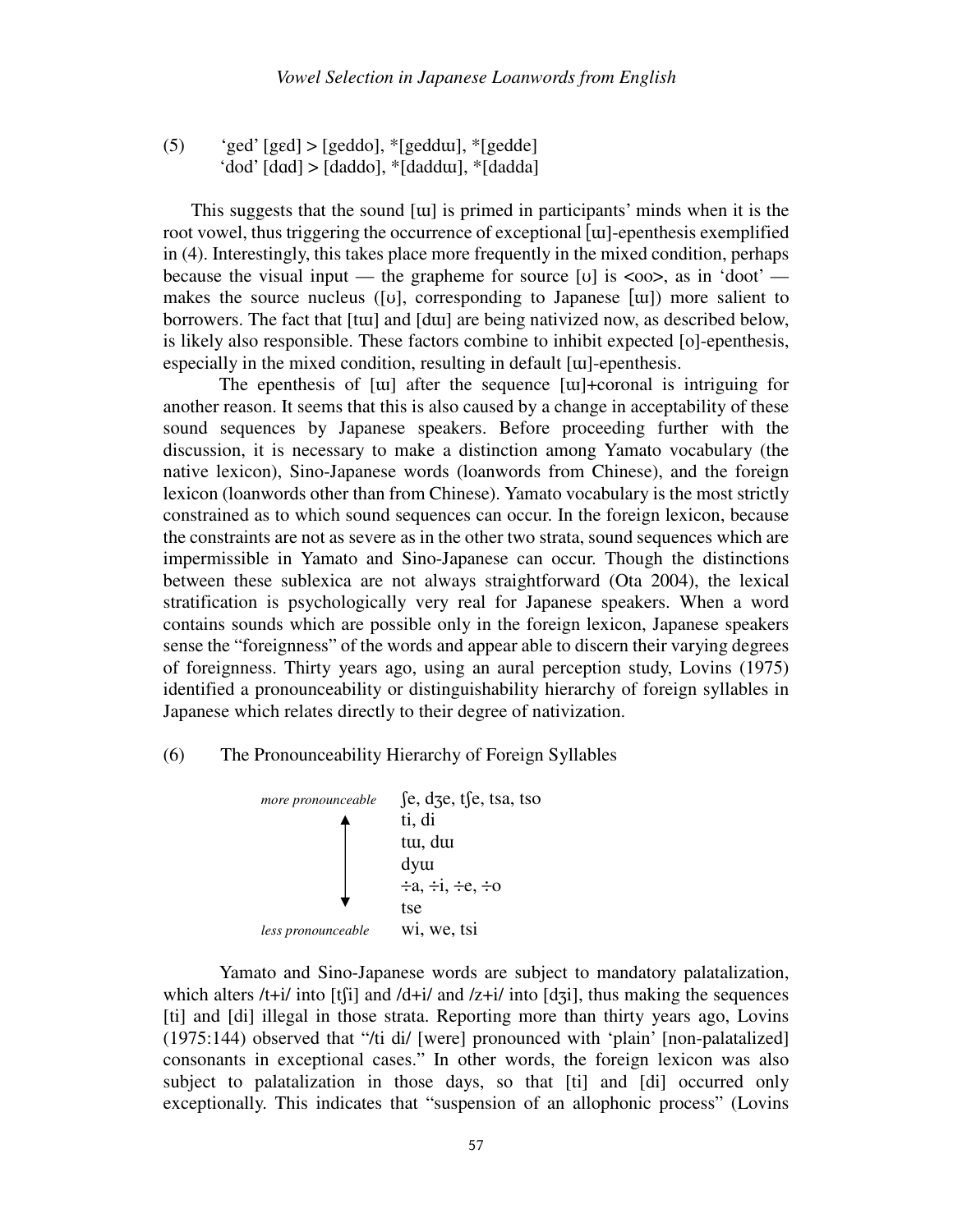1975:148) was beginning to occur in the foreign lexicon. And now palatalization of [t] and [d] before the high front vowel is not nearly as productive as before, and generally does not apply in newly introduced loanwords. As a result, the sequences [ti] and [di] are now quite acceptable in the foreign lexicon. In fact, in the present experiment, English  $[t]$ ,  $[t]$ , and  $[d]$  (there were no stimuli with  $[d]$ ) are invariably adapted without palatalization. The same thing may be happening with [tɯ] and [dui], which are just below [ti] and [di] in the pronounceability hierarchy, as these, too, are in the process of being accepted now by Japanese speakers, e.g. [ka:tɯ:n] < 'cartoon.'

## **6 Conclusion**

 Orthography plays a crucial role in loanword adaptations. The findings in this experiment are consistent with those of Vandelin and Peperkamp (2005). In most cases, orthography promotes adaptations based on between-language grapheme-to-phoneme correspondences, but in some cases, orthography interferes with the predicted adaptations of vowels.

 The on-line adaptation experiment also reveals that the stratification of vocabulary into Yamato, Sino-Japanese and foreign words is psychologically real. The results indicate the nativization of foreign sound sequences is in progress presumably because of intensive borrowing from English. For instance, the constraint against \*/ti/ and \*/di/ has ceased to be a productive rule in the foreign lexicon. The constraint against \*/tɯ/ and \*/dɯ/ is now weakening as well. These sequences are being nativized and they sound less foreign to Japanese ears. These changes in the status of formerly forbidden syllables can be revealed only through on-line adaptations of foreign words.

 Overall, vowel selection in Japanese is based on phonetic approximation rather than preservation of the phonological categories of the source language. The explanation of loanword adaptations cannot be attributed to one factor. It can be better analyzed as the interplay of several factors, such as the prestige of the source languages and the number of bilinguals and their proficiency level (Vandelin and Peperkamp 2005). In the case of Japanese loanwords from English, phonetic approximation and knowledge of the source language are the major determinants of adaptation.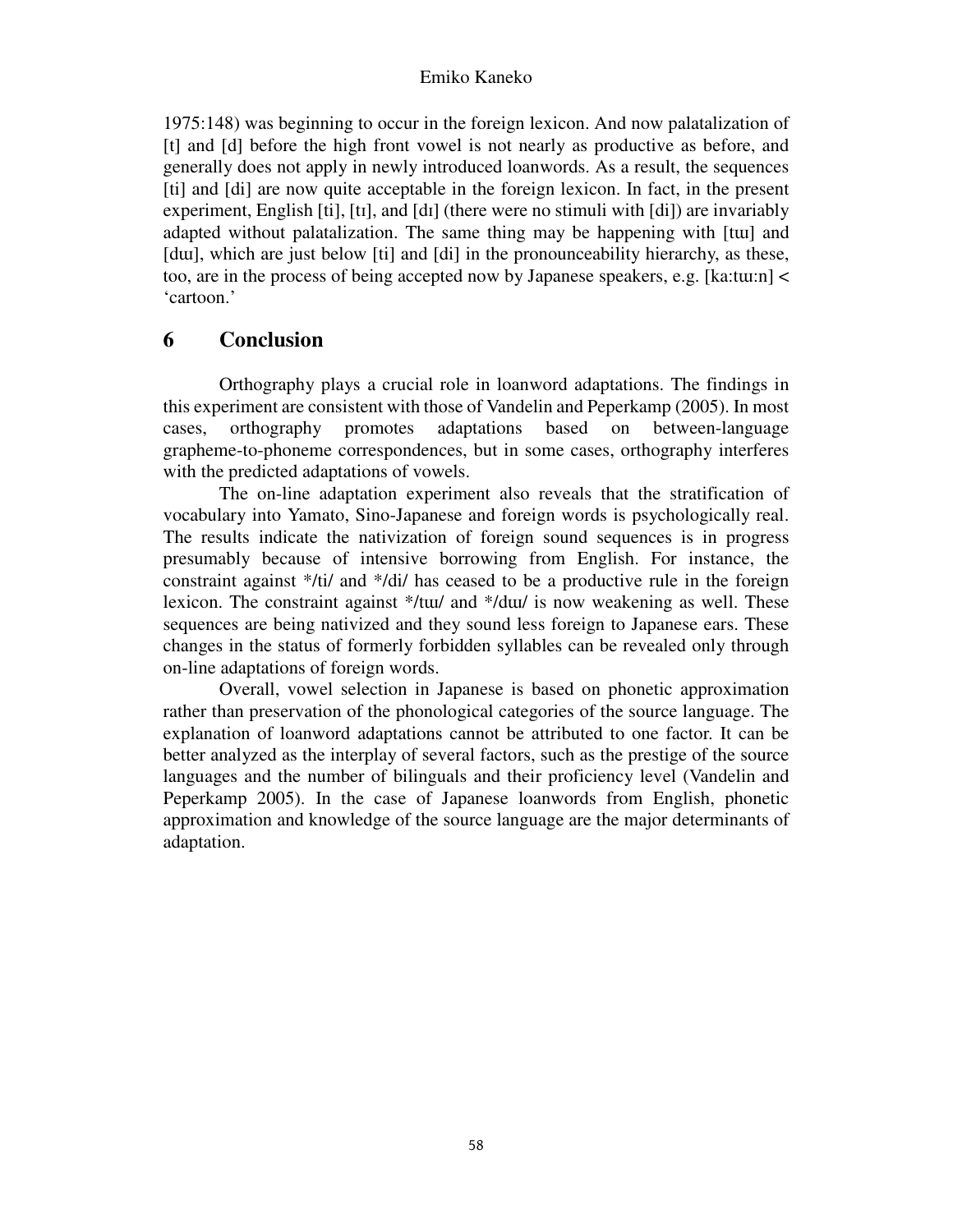# **Appendix**

| orthography | pronunciation          |        | pronunciation |  |
|-------------|------------------------|--------|---------------|--|
| baug        | [bog]                  | pead   | [pid]         |  |
| paught      | [pot]                  | gick   | [gɪk]         |  |
| tob         | [tab]                  | keak   | [kik]         |  |
| dod         | [dad]                  | teap   | [tip]         |  |
| kog         | [kag]                  | dobe   | [dob]         |  |
| togg        | [tag]                  | boke   | [bok]         |  |
| tot         | [tat]                  | pote   | [pot]         |  |
| gub         | [gAb]                  | bab    | [bæb]         |  |
| gud         | [gAd]                  | dabb   | [dæb]         |  |
| tudd        | [t <sub>A</sub> d]     | gad    | [gæd]         |  |
| kug         | [kAg]                  | dag    | [dæg]         |  |
| kuck        | $[k\Lambda k]$         | dap    | [dæp]         |  |
| ged         | [ged]                  | toop   | [tup]         |  |
| kedd        | [ked]                  | doot   | [dut]         |  |
| pague       | [peg]                  | bood   | [bud]         |  |
| kep         | [kep]                  | should | $[$ fod]      |  |
| kape        | [kep]                  | stood  | [stod]        |  |
| tate        | [tet]                  | nook   | [nok]         |  |
| dib         | $[d$ <sub>I</sub> $b]$ | pext   | [pɛkst]       |  |
| tibb        | [tib]                  | bixt   | [bikst]       |  |
|             |                        | kaxt   | [kækst]       |  |

## **Table 1: Stimuli**

## **(1) Carrier Sentences**

\_\_\_\_\_\_\_\_\_*\_ o kocchi ni kudasai* 'Please pass \_\_\_\_\_\_ to me.' \_\_\_\_\_\_\_\_\_*\_ ga hoshiindesu.* 'I want \_\_\_\_\_\_\_\_.'

\_\_\_\_\_\_\_\_\_\_ *toiu hito ga kimashita yo* 'Somebody whose name is \_\_\_\_\_\_ came.'

\_\_\_\_\_\_\_\_\_\_ *wa doko desuka.* 'Where is \_\_\_\_\_\_?'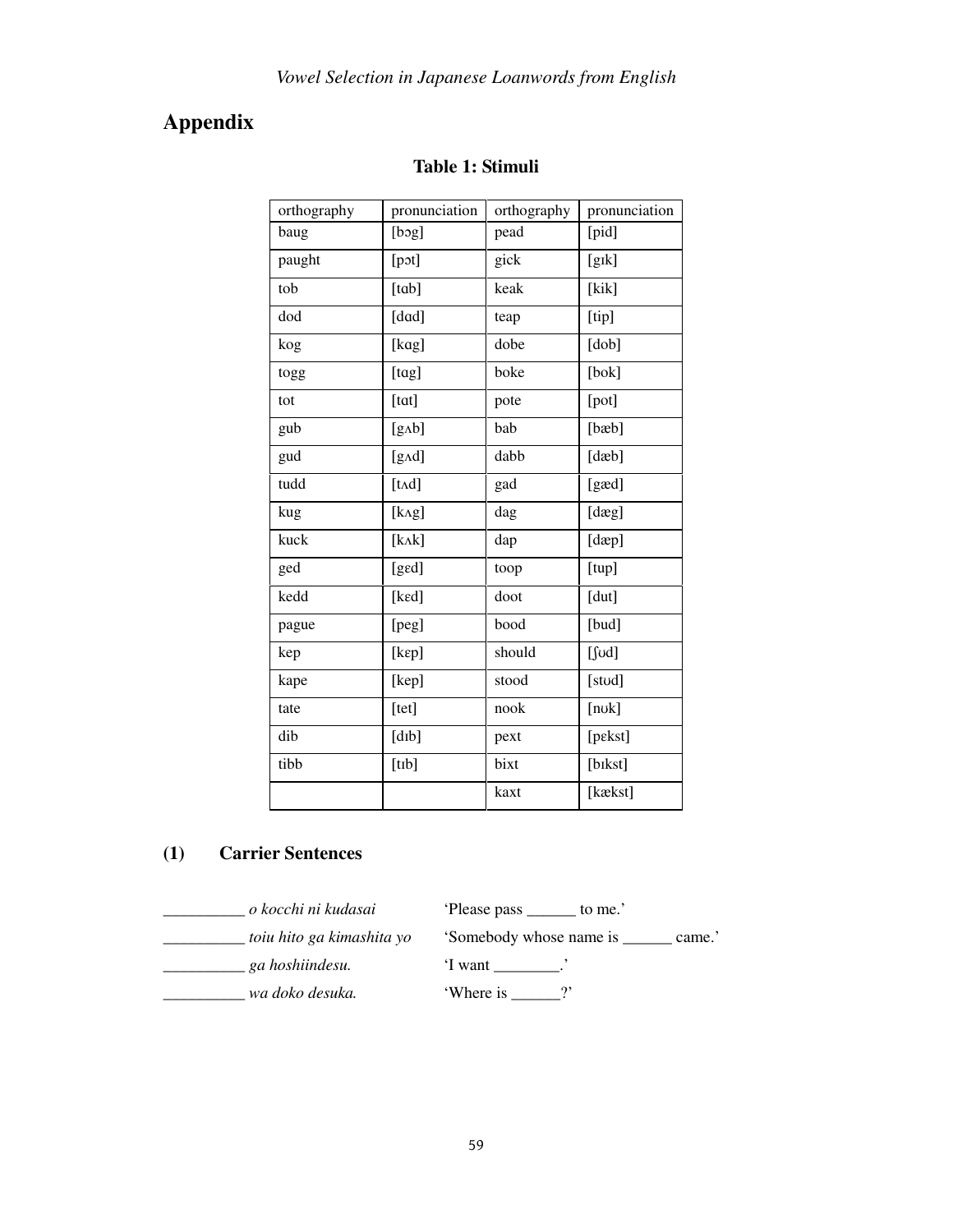| source                  | graph<br>-eme       | condi-<br>tion | [a:]  | [a]      | [i!] | $[1]$    | $[\infty:$ | [∝]      | [e]     | [0:]     | [0]   | [au]  | [ya]     |
|-------------------------|---------------------|----------------|-------|----------|------|----------|------------|----------|---------|----------|-------|-------|----------|
| $\circ$                 | $\alpha$ u>         | oral           |       | 12.5%    |      |          |            |          |         | $12.5\%$ | 75.0% |       |          |
|                         | <augh></augh>       | mix            |       |          |      |          |            |          |         | 66.7%    | 16.7% | 16.7% |          |
| $\alpha$                | $<\!\!\infty$       | oral           | 11.8% | $64.8\%$ |      |          |            |          |         |          | 23.5% |       |          |
|                         |                     | mix            |       | 44.4%    |      |          |            |          |         | 5.6%     | 50.0% |       |          |
| $\Lambda$               | < u>                | oral           |       | 82.4%    |      |          |            | 11.8%    |         |          | 5.9%  |       |          |
|                         |                     | mix            |       | 66.7%    |      |          | 11.1%      | 22.2%    |         |          |       |       |          |
| $\boldsymbol{\epsilon}$ | <e></e>             | oral           |       |          |      |          |            |          | 88.2%   |          |       |       | 11.8%    |
|                         |                     | mix            |       |          |      |          |            |          | $100\%$ |          |       |       |          |
| 1                       | $\langle i \rangle$ | oral           |       |          |      | $70.6\%$ |            |          | 29.4%   |          |       |       |          |
|                         |                     | mix            |       |          | 9.1% | $90.9\%$ |            |          |         |          |       |       |          |
| æ/                      | <a></a>             | oral           |       |          |      |          |            |          | 9.1%    |          |       |       | $90.9\%$ |
| [k, g]                  |                     | mix            |       |          |      |          |            |          |         |          |       |       | $100\%$  |
| æ                       | <a></a>             | oral           |       | 78.6%    |      |          |            |          | 27.3%   |          |       |       |          |
|                         |                     | mix            |       | 82.4%    |      |          |            |          | 5.9%    |          |       |       | 11.8%    |
| $\upsilon$              | <00                 | oral           |       |          |      |          |            | $80.0\%$ |         |          | 20.0% |       |          |
|                         |                     | mix            |       |          |      |          |            | 66.7%    |         |          | 33.3% |       |          |

### **Table 2: Adaptations of short vowels**

# **Table 3: Adaptations of long vowels**

| source       | gra-                    | condi- | $[1:]$   | $[$   | [∝:]  | [∝]   | [e:]  | [e]   | [o:]     | [0]   | [ei]  | $[y \infty]$ | [ou]  |
|--------------|-------------------------|--------|----------|-------|-------|-------|-------|-------|----------|-------|-------|--------------|-------|
|              | pheme                   | tion   |          |       |       |       |       |       |          |       |       |              |       |
| e            | <a>C<e>/<a></a></e></a> | oral   | 18.2%    | 18.2% |       |       | 36.4% | 18.2% |          |       | 9.1%  |              |       |
|              | C <sub>u</sub>          | mix    |          |       |       |       | 50.0% | 10.0% |          |       | 40.0% |              |       |
| $\mathbf{i}$ | $<$ ea $>$              | oral   | 60.0%    | 40.0% |       |       |       |       |          |       |       |              |       |
|              |                         | mix    | $90.9\%$ | 9.1%  |       |       |       |       |          |       |       |              |       |
| $\mathbf{o}$ | <0>C <e></e>            | oral   |          |       |       |       |       |       | $80.0\%$ | 20.0% |       |              |       |
|              |                         | mix    |          |       |       |       |       |       | 72.7%    |       |       |              | 27.3% |
| u            | $00$                    | oral   |          |       | 45.5% | 27.3% |       |       |          |       |       | 27.3%        |       |
|              |                         | mix    |          |       | 70.0% | 30.0% |       |       |          |       |       |              |       |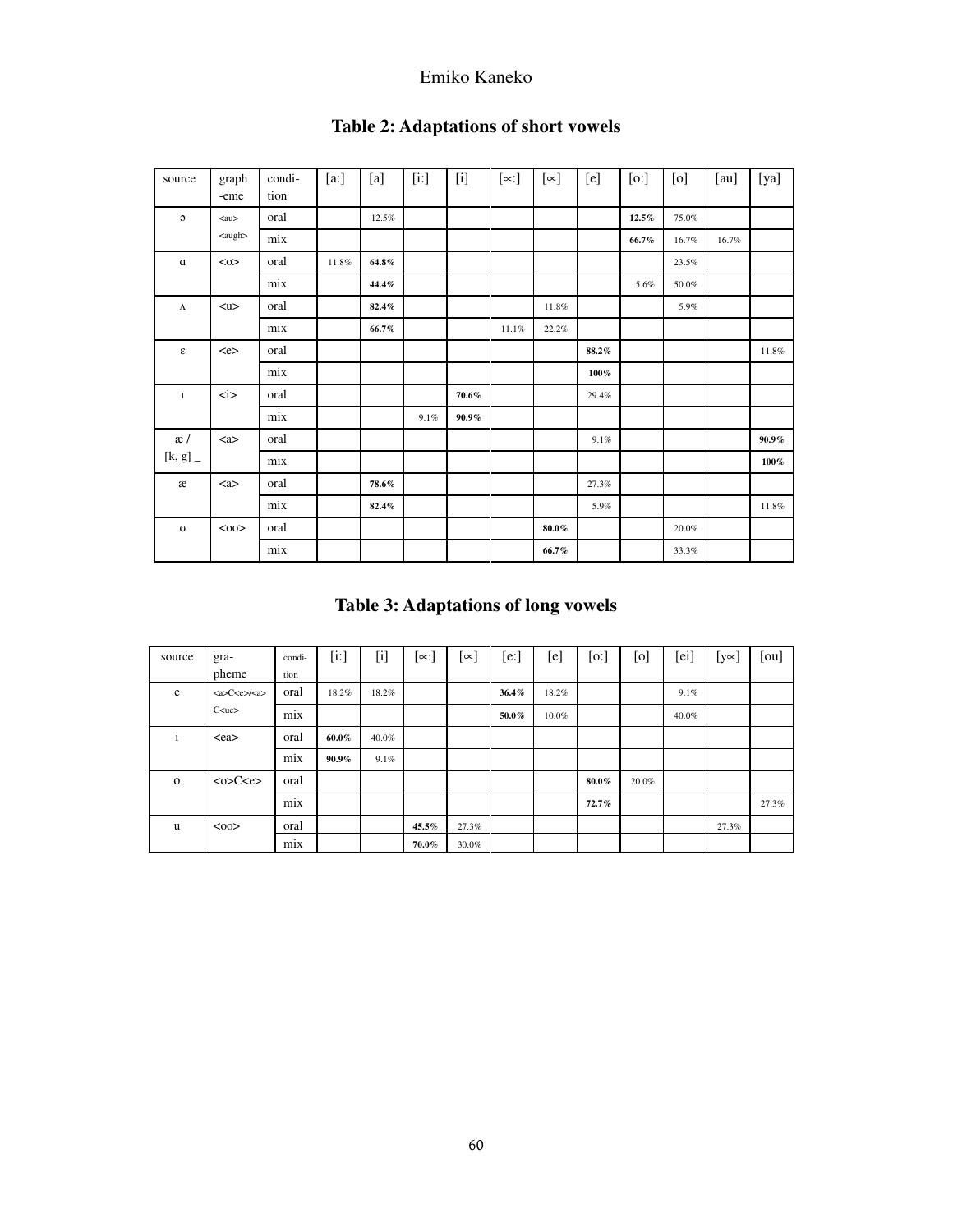#### **Table 4: [**ɯ**]-insertion**

Mixed Condition *(Because the number of the samples is limited, I include the raw figures.)*

| final                   | preceded by [tu]        |                | preceded by other than [\mlessl] |                |  |  |
|-------------------------|-------------------------|----------------|----------------------------------|----------------|--|--|
| consonant<br>adaptation | [ <i>u</i> ]-epenthesis | [o]-epenthesis | [ <i>u</i> ]-epenthesis          | [o]-epenthesis |  |  |
|                         |                         |                |                                  |                |  |  |
| t:                      |                         |                |                                  |                |  |  |
|                         |                         |                |                                  |                |  |  |
|                         |                         |                |                                  |                |  |  |

Oral Condition

| final                   |                         | preceded by [tu] | preceded by other than [tu] |                |  |  |
|-------------------------|-------------------------|------------------|-----------------------------|----------------|--|--|
| consonant<br>adaptation | [ <i>u</i> ]-epenthesis | [o]-epenthesis   | [ <i>u</i> ]-epenthesis     | [o]-epenthesis |  |  |
|                         |                         |                  |                             |                |  |  |
| t:                      |                         |                  |                             |                |  |  |
|                         |                         |                  |                             |                |  |  |
|                         |                         |                  |                             |                |  |  |

#### **References**

- Dupoux, Emmanuel, Yuki Hirose, Kazuhiko Kakehi, Christopher Pallier and Jacques Mehler. 1999. Epenthetic vowels in Japanese: a perceptual illusion?. *Journal of Experimental Psychology: Human Perception and Performance* 25: 1568-1578.
- LaCharité Darlene and Carole Paradis. 2002. Addressing and disconfirming some predictions of phonetic approximation for loanword adaptation. *Langues et Linguistique* 28: 71-91.
- LaCharité, Darlene and Carole Paradis. 2005. Category preservation and proximity versus phonetic approximation in loanword adaptation. *Linguistic Inquiry* 36: 223-258.
- Lovins, Julie. 1975. *Loanwords and the phonological structure of Japanese*. Indiana University Linguistic Club.
- Ota, Mitsuhiko. 2004. The learnability of the stratified phonological lexicon. To appear in *Journal of Japanese Linguistics*.
- Peperkamp, Sharon. 2005. A psycholinguistic theory of loanword adaptations. To appear in *Proceedings of the 30th Annual Meeting of the Berkeley Linguistics Society* .
- Shirai, Setsuko. 1999. *Gemination in loans from English to Japanese*. MA thesis, University of Washington.
- Smith, Jennifer L. 2005. Loan phonology is not all perception: evidence from Japanese loan doublets. To appear in *Japanese/Korean Linguistics* 14, ed. by